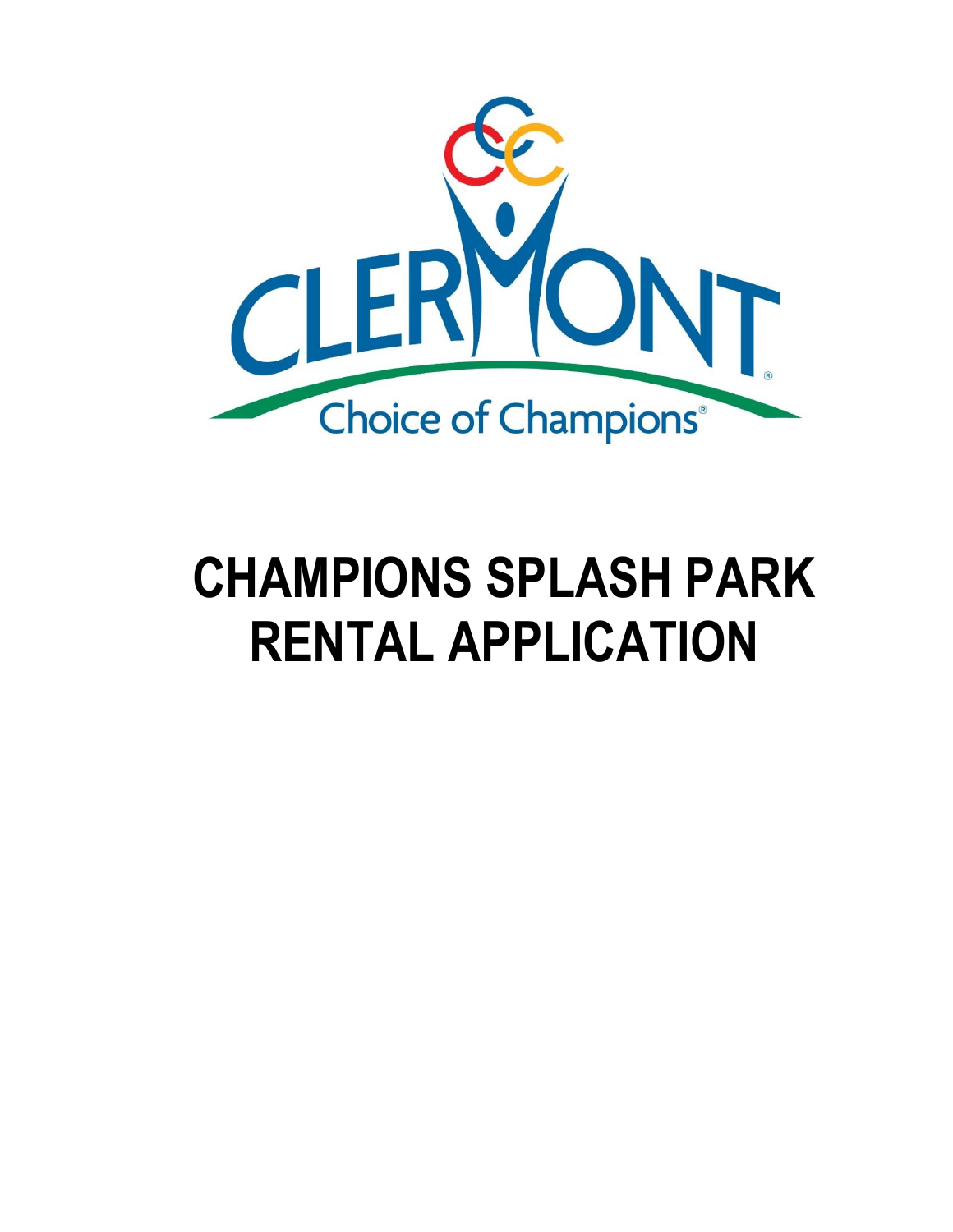

# **CHAMPIONS SPLASH PARK RENTAL APPLICATION RULES & REGULATIONS**

# **RESERVATIONS**

- Splash Park reservations are only accepted during the current park season. Future season reservations will not be accepted.
- An application form can be obtained at the Clermont City Center or found online at the City of Clermont website, [www.ClermontFL.gov](http://www.clermontfl.gov/)
- The form must be filled out completely before being approved by a Parks & Recreation staff member and the appropriate fees must be submitted in order to confirm a reservation.
- The Splash Park is available for rental Friday through Sunday, from 5:00 PM 7:00 PM. No set up will be allowed prior to the start time.
- Application must be submitted at least 7 days prior to the reservation date requested.
- The City of Clermont reserves the right to cancel any reservation at any time.
- Submission of this completed application and payment must be delivered to the Clermont City Center, 620 W Montrose St, Clermont, FL 34711 from 8:00 AM – 5:00 PM, Monday through Friday.

**For-profit businesses are prohibited from charging admission or conducting sales of any type, including indirect sales, with the exception of theatre rentals for uses of a performing nature.**

# **RENTAL FEES & CANCELLATIONS**

- Reservations cancelled thirty (30) days or more in advance of the scheduled event will be eligible for a full refund of any deposit and rental fees collected. An event cancelled within 29 days or less of the scheduled event date will be ineligible for a refund, and all rental fees will be forfeited.
- The rental and application fee must be submitted in full to reserve the Splash Park and are due at the time of the reservation.

#### **Cancellation requests must be made in writing to the Parks & Recreation Department.**

| <b>Rental Cancellation and Refund Policy</b><br>(application fees are nonrefundable) |                              |  |  |  |  |
|--------------------------------------------------------------------------------------|------------------------------|--|--|--|--|
| If you cancel within:                                                                | <b>You will receive:</b>     |  |  |  |  |
| 30 calendar days or more of the rental date                                          | 100% of the rental cost      |  |  |  |  |
| 29 days or less                                                                      | No refund of the rental cost |  |  |  |  |

#### **DAMAGES**

- The total cost of damage to any of the facilities being utilized, or its contents, may be charged to the renter.
- Applicant is responsible for any vandalism or damage to the Splash Park and/or fixtures during their rental dates.

#### **RENTAL STAFFING**

Your rental will include City of Clermont Splash Park attendant to maintain the rules and operations of the Splash Park.

#### **RESPONSIBILITY OF USERS**

- Renters are responsible for leaving the park in the same condition it was in before use. All trash is to be placed in outside receptacles.
- The Parks & Recreation Director may deny the use of this park to any person or organization that refuses to clean the park after use, or damages the park.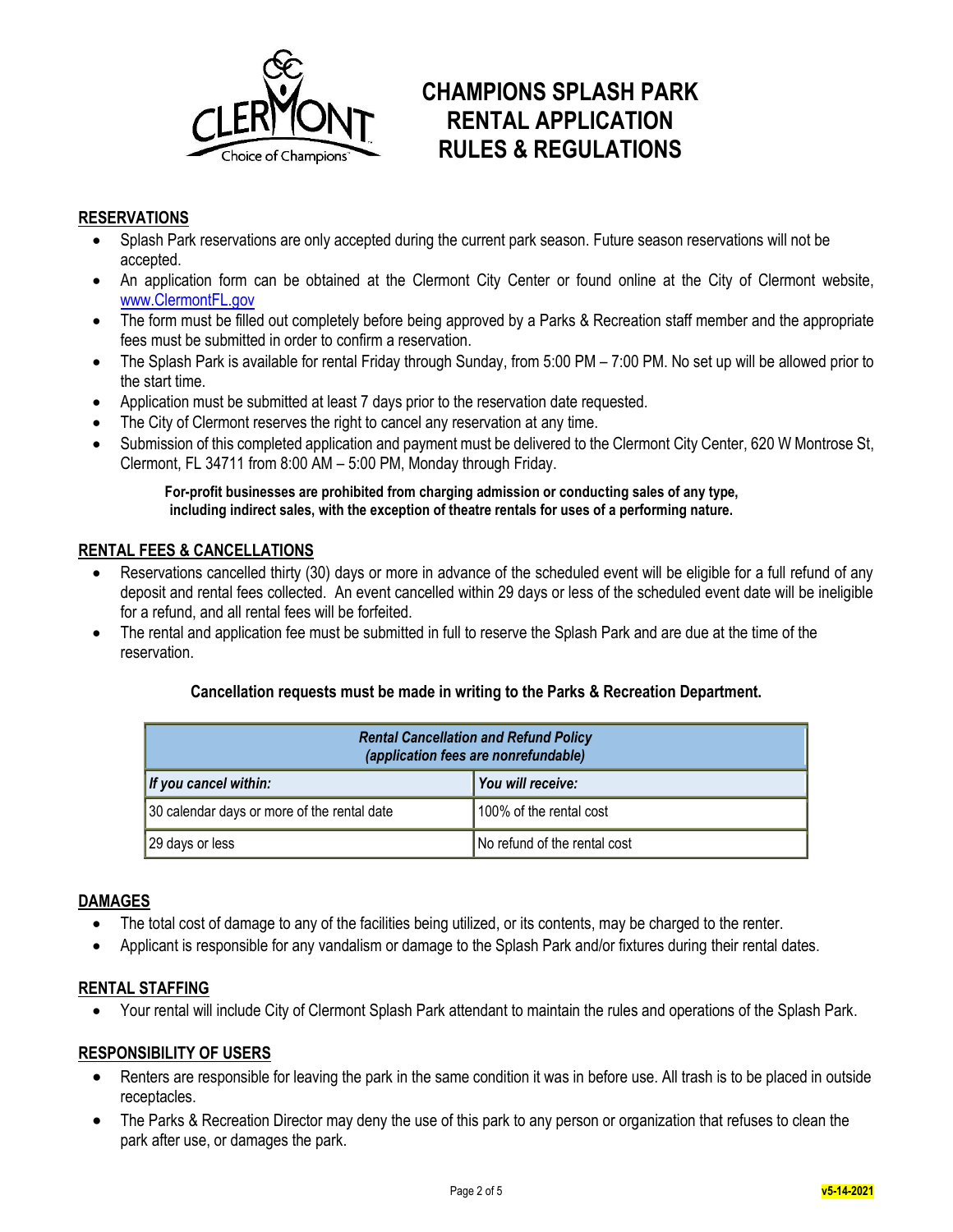# **PROHIBITED ITEMS**

The following shall not be permitted in the Splash Park:

- Food
- Drinks (except water)
- Flammable Substances
- Cooking inside the Splash Park or under the Pavilion
- Animals (Except service animals)
- Banners, Signs, Posters of a permanent or semi-permanent nature
- Alcoholic Beverages
- **\*** Smoking or E-Cigarettes
- $\times$  Illegal Drugs
- No organization or individual may store or leave supplies, materials, or equipment of any sort in the park.
- Facilities are located in a residential section of the City, noise and disturbances must be avoided.
- No renter is permitted to charge an admission fee for rental.

## **INCLEMENT WEATHER**

- Should inclement weather be a factor prior to your Splash Park private rental, you have the option to reschedule your event for another available date. You must notify the Parks & Recreation Department by 1:00 PM the Friday before your rental for eligibility.
- In the event of lightning, no one will be permitted in the Splash Park and it will remain closed for 30 minutes following the last lightning strike, as determined by the ThorGuard Lightning Prediction System. Patrons should seek appropriate shelter and follow staff's instructions.
- Refunds will be issued based on a percentage of usage and approved by the Parks & Recreation Dept. and rain policy.

# **SPLASH PARK SPECIFIC RULES**

- For every 7 children, 1 adult must be in the Splash Park at all times to provide appropriate adult supervision.
- The only diapers allowed are swim diapers.
- Those with health problems such as diarrhea, nausea, infections or wounds are not allowed on splash play area.
- Running and horseplay is prohibited.
- Pets, food, gum, glass objects, bicycles, skateboards, roller blades/skates, scooters, and smoking are strictly prohibited.
- Street shoes are not permitted on splash play area.
- The Splash Park may be closed at any time due to weather or maintenance. During severe weather, seek shelter in restrooms or vehicles.
- Users must shower before entering splash play area.
- Maximum Capacity 74.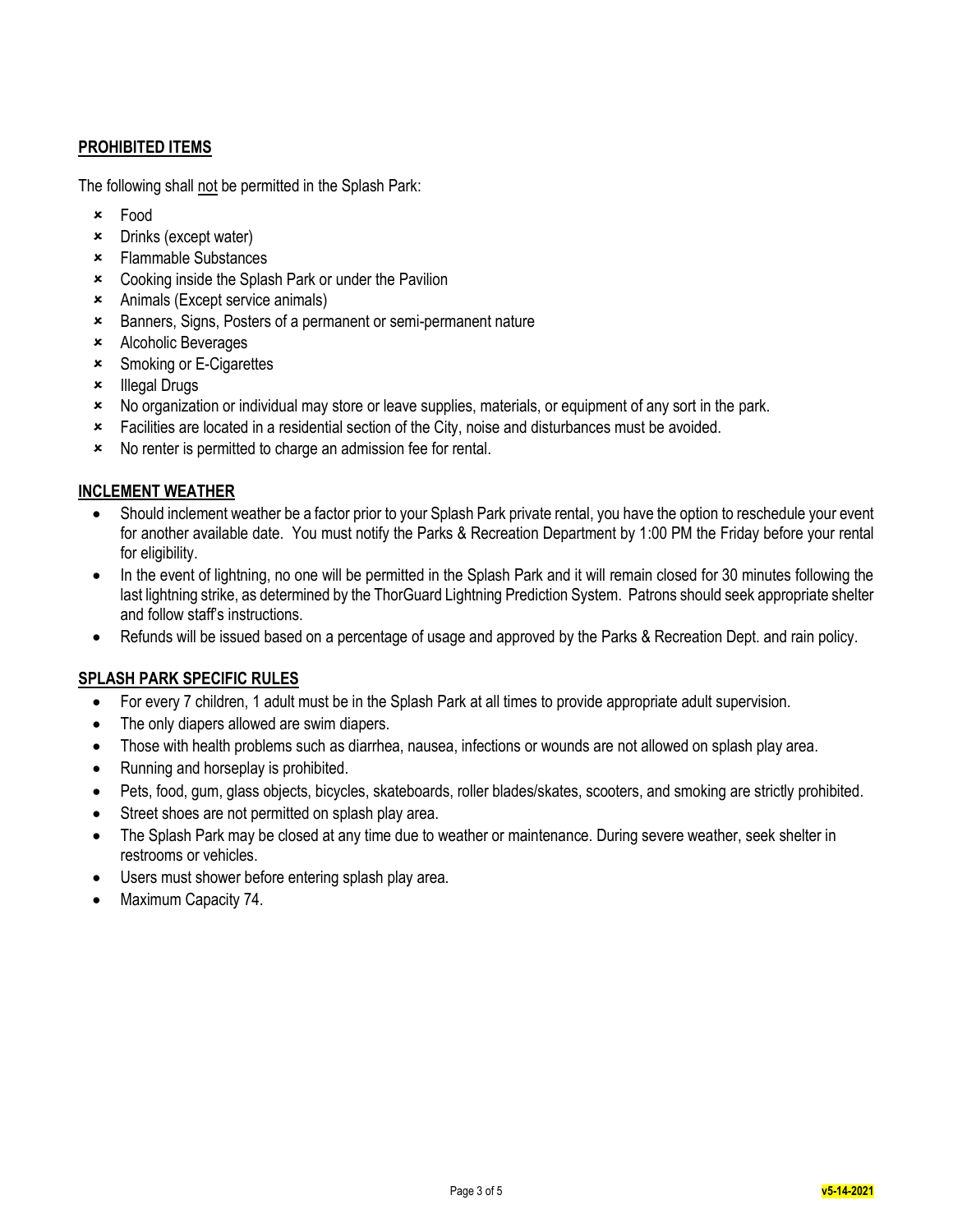

## **Splash Park Rental is for Friday, Saturday, and Sunday from 5:00 PM – 7:00 PM Only**

| Today's Date                                                                                                           |                                                            |            |                                                            |       |                    |
|------------------------------------------------------------------------------------------------------------------------|------------------------------------------------------------|------------|------------------------------------------------------------|-------|--------------------|
| Date of Rental                                                                                                         | 5 PM - 7 PM                                                |            | Friday                                                     |       | Sunday<br>Saturday |
| Will you need use of the Waterfront Picnic Pavilion?<br>Waterfront Picnic Pavilion is included with Splash Park rental | Yes                                                        | No         |                                                            |       |                    |
| <b>Expected Attendance</b>                                                                                             | Please note: Splash Park capacity cannot exceed 74 persons |            |                                                            |       |                    |
| Name of Organization/Applicant                                                                                         |                                                            |            |                                                            |       |                    |
| Check Type of Organization<br>Resident                                                                                 | Non Resident                                               |            | Non Profit                                                 |       | <b>Business</b>    |
| Tax Exempt<br>If yes, provide Tax Exempt #<br>No<br>Yes                                                                |                                                            |            | <u> 1980 - John Stein, Amerikaansk politiker (</u> † 1920) |       |                    |
| Federal ID # or Driver's License #                                                                                     |                                                            |            |                                                            |       |                    |
| Applicant's Name<br><u> 1989 - Johann Stoff, amerikansk politiker (</u>                                                |                                                            | Email      |                                                            |       |                    |
| Day Phone                                                                                                              |                                                            | Cell Phone |                                                            |       |                    |
| Address                                                                                                                | City                                                       |            |                                                            | State | Zip                |
| Secondary Contact                                                                                                      |                                                            | Phone #    |                                                            |       |                    |
| <b>Briefly Describe Rental:</b>                                                                                        |                                                            |            |                                                            |       |                    |
|                                                                                                                        |                                                            |            |                                                            |       |                    |
| Do you have any special requests?                                                                                      |                                                            |            |                                                            |       |                    |
| Are you planning on having food?<br>Yes<br>No<br>If yes, what type of food?                                            |                                                            |            |                                                            |       |                    |
|                                                                                                                        |                                                            |            |                                                            |       |                    |

*Food is only permitted in the pavilions outside of the splash park*

|                        | <b>Resident</b> | <b>Non Resident</b> |      |
|------------------------|-----------------|---------------------|------|
| <b>Application Fee</b> | \$10            | \$10                | \$10 |
| Splash Park Rental     | \$150           | \$200               |      |
|                        |                 | Sales Tax           |      |
|                        |                 |                     |      |
|                        |                 |                     |      |

#### **Resident/Non-Profit:**

- Applicant is a resident or land owner located in the Clermont city limits
- For-profit businesses may utilize the resident rate only if the business's physical address is within the City limits. Rentals for the intended use of a business function must utilize the business's physical address.

*\*Non-Profit organizations must provide proof of non-profit status (501c3), and be currently registered and active with the Florida Division of Corporations. Applicant must be a registered agent, representative, or board member of the organization/business.*

#### **Non-Resident/Business:**

- Applicant resides outside the Clermont city limits
- **•** Business is located outside the Clermont city limits